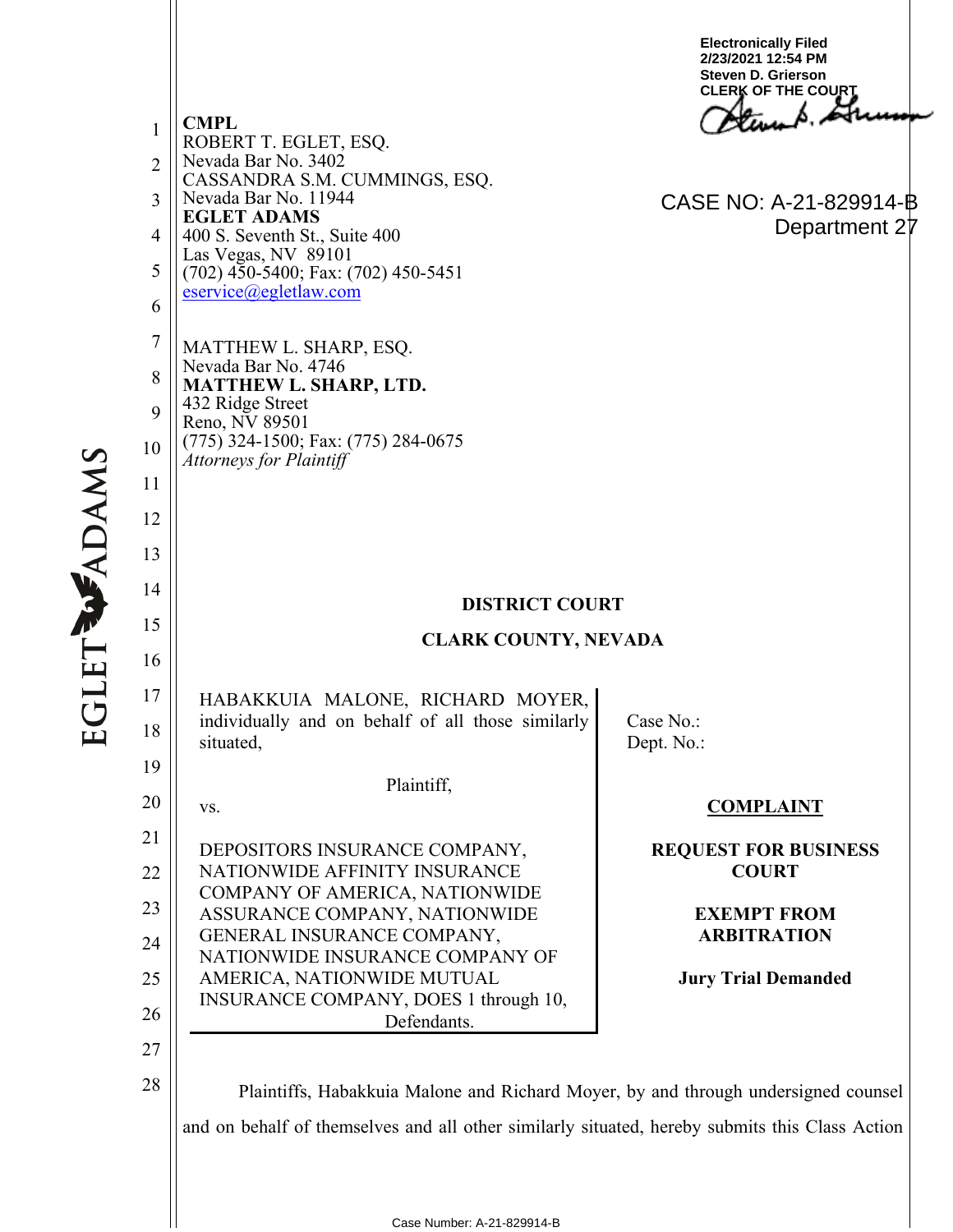5

6

7

8

9

10

11

12

13

14

15

16

17

18

19

28

1 2 3 4 Complaint against Defendants, Depositors Insurance Company, Nationwide Affinity Insurance Company of America, Nationwide Assurance Company, Nationwide General Insurance Company, Nationwide Insurance Company of America, and Nationwide Mutual Insurance Company (hereinafter collectively "Nationwide"), and DOES 1 through 10.

## **I. INTRODUCTION**

1. This action seeks class-wide relief for Defendant Nationwide's failure to provide and charge a fair and appropriate insurance premium and to provide premium reduction to its Nevada automobile insurance policyholders amid the COVID-19 pandemic.

2. Plaintiffs bring this action on behalf of themselves and on behalf of all Nevada residents who held automobile insurance policies through Nationwide as of March 1, 2020, and who have thereafter continued to be Nationwide automobile policyholders.

3. Plaintiffs and the class, along with everyone in this country, have faced substantial life changes since March 1, 2020 because of the COVID-19 pandemic, including reduced driving time and miles. The reduction of driving time and miles driven reduces the risk associated with insuring Plaintiffs and the class members' vehicles. Nationwide has not taken the appropriate action to reduce Plaintiffs and the class members' premiums to accurately reflect the decreased risk.

## **II. PARTIES**

20 21 4. Plaintiff, Habakkuia Malone, is a resident of the State of Nevada, and at all relevant times was an automobile insurance policyholder of Nationwide.

22 23 5. Plaintiff, Richard Moyer, is a resident of the State of Nevada, and at all relevant times was an automobile insurance policyholder of Nationwide.

24 25 26 27 6. Defendants Depositors Insurance Company, Nationwide Affinity Insurance Company of America, Nationwide Assurance Company, Nationwide General Insurance Company, Nationwide Insurance Company of America, and Nationwide Mutual Insurance Company, are Ohio companies, with offices at One West Nationwide Boulevard, Columbus, Ohio, 43215.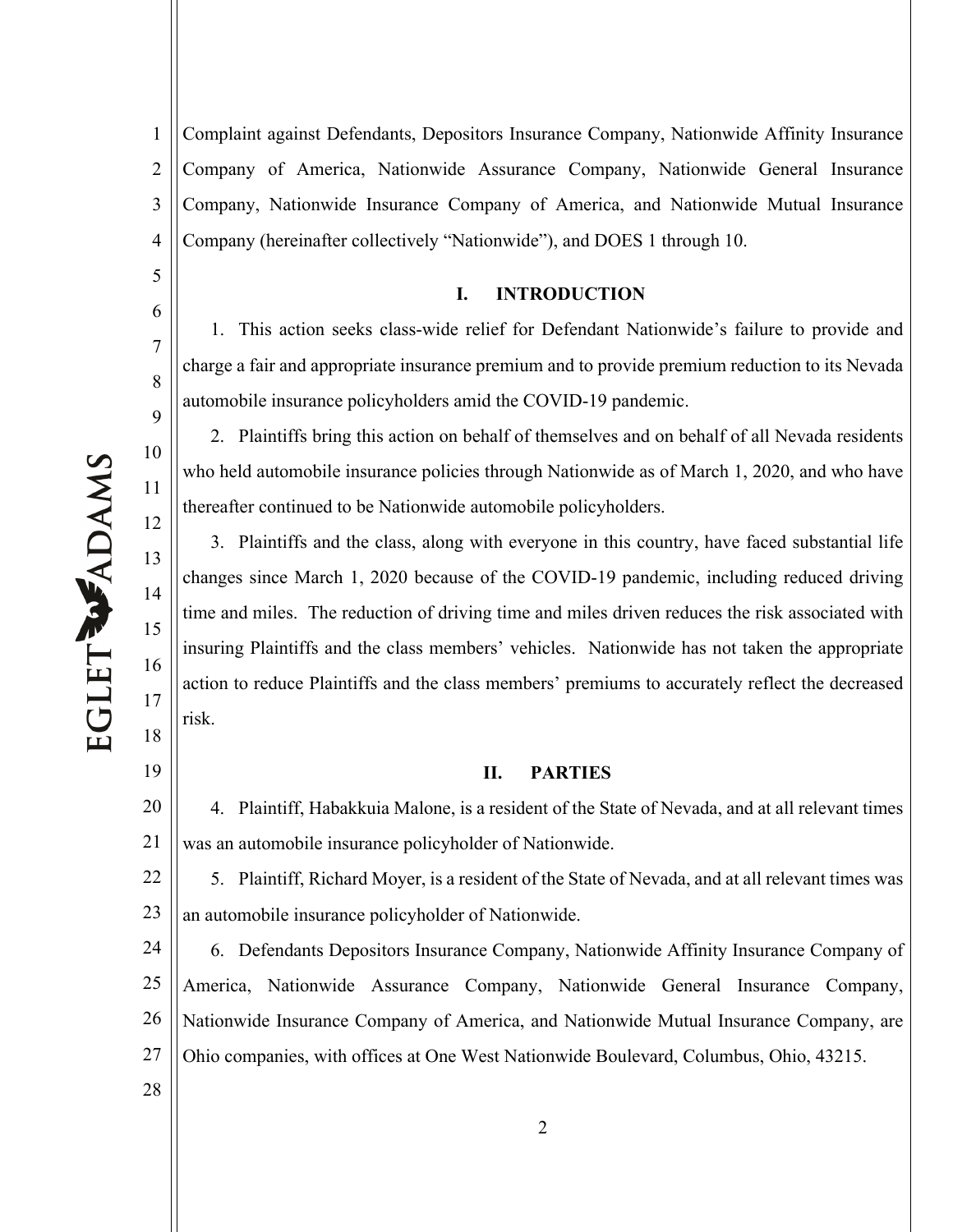7. Collectively, Defendants are all part of the Nationwide family of companies, licensed in Nevada to sell automobile insurance policies within the State of Nevada.

8. Defendants DOE 1 through 10 are insurance companies that fall within the Nationwide umbrella that provide policies of automobile insurance to Nevada residents.

5 6 7 8 9 10 9. That the true names and capacities, whether individual, corporate, associate, or otherwise, of the Defendants herein designated as DOE are unknown to Plaintiffs at this time who therefore sue said Defendants by fictitious names. Plaintiffs allege that each named Defendant herein designated as DOE is negligently, willfully, contractually, or otherwise legally responsible for the events and happenings herein referred to and proximately caused damages to Plaintiffs as herein alleged. Plaintiffs will seek leave of Court to amend this Complaint to insert the true names and capacities of such Defendants when same have been ascertained and will further seek leave to join said Defendant in these proceedings. Plaintiffs believe each Defendant named as DOE was responsible for contributing to Plaintiffs' damages as set forth herein.

### **III. JURISDICTION AND VENUE**

10. That exercise of jurisdiction by this Court over each and every Defendant in this action is appropriate because each and every Defendant has done, and continues to do business in the State of Nevada, and contracted with Nevada residents, breached contracts with Nevada residents, and violated Nevada laws.

11. Nationwide is an insurance company licensed in Nevada, and it sells automobile insurance to Nevada residents and charges and collects premiums from those citizens.

12. Nationwide sold a Nevada insurance policy to Plaintiff, Habakkuia Malone, where he resides in Clark County, Nevada.

13. Nationwide sold a Nevada insurance policy to Plaintiff, Richard Moyer, where he resides in Clark County, Nevada.

14. That exercise of jurisdiction by this Court is further appropriate where Plaintiffs reside in the County of Clark, State of Nevada.

15. That this Court has jurisdiction over the subject matter of this action. That exercise of the

1

2

3

4

11

12

13

14

15

16

17

18

19

20

21

22

23

24

25

26

27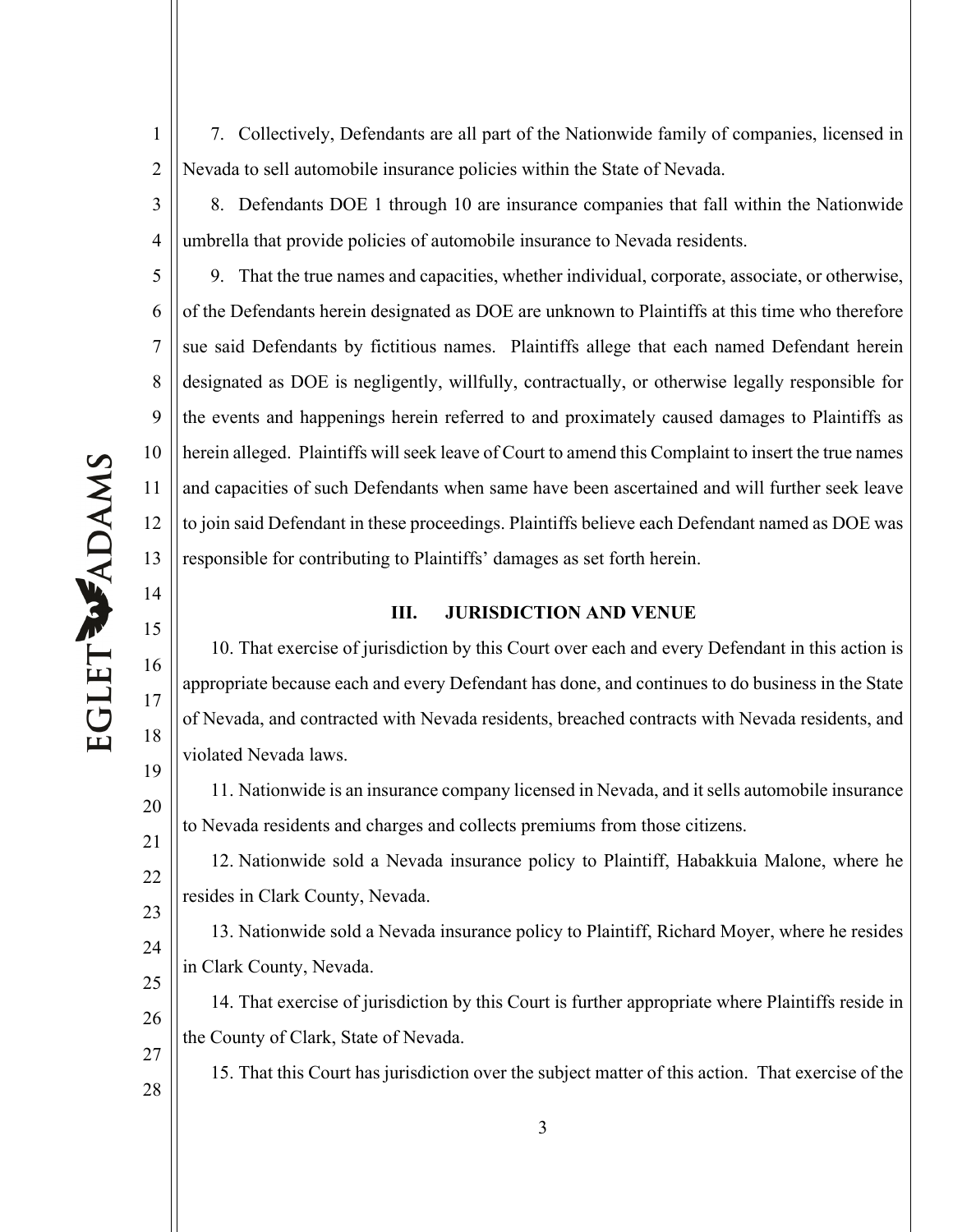6

7

8

9

10

11

12

13

1 2 3 4 5 jurisdiction by this Court over Nationwide in this action is appropriate because Nationwide has done, and continues to do, business in the State of Nevada, and committed the wrongdoings alleged in this Complaint in the State of Nevada. Additionally, this Court has jurisdiction over the claims alleged herein as they arise out of contracts entered into with Nevada residents and Nationwide's actions violate Nevada law.

### **IV. FACTUAL BACKGROUND APPLICABLE TO THE PROPOSED CLASS**

16. Nationwide is a prolific underwriter of automobile insurance in Nevada.

17. On information and belief, and throughout the entirety of the COVID-19 pandemic, Nationwide has enjoyed a substantial share of the auto insurance market in Nevada. At all times relevant to this case, Nationwide has derived substantial revenues and profits from the sale of automobile insurance to Nevada residents, including Plaintiffs, and all others similarly situated.

#### **V. GENERAL ALLEGATIONS**

14 15 16 17 18 19 18. Coronavirus disease 2019 ("COVID-19"), is a novel, virus-borne, and potentially deadly illness that impacts various systems within the body of those infected with the disease. Since its emergence in late 2019, it has spread rapidly across the globe, reaching pandemic levels. On January 20, 2020, it was declared a "public health emergency of international concerns" by the World Health Organization. A week later, the U.S. Secretary of Health and Human Services declared the virus a public health emergency in the United States.

20 21 19. COVID-19 is highly contagious and appears capable of spreading exponentially through transmission by persons who are symptomatic, asymptomatic, or pre-symptomatic.

22 23 24 20. As of the date of this complaint, the U.S. Centers for Disease Control and Prevention has recorded over 28 million cases of COVID-19, and over 497,000 COVID-related deaths in the U.S. alone.

25 26 21. The State of Nevada suffered over 4,700 COVID-related deaths as of the date of this Complaint. $<sup>1</sup>$  $<sup>1</sup>$  $<sup>1</sup>$ </sup>

27

<span id="page-3-0"></span>28 <sup>1</sup> https://nyhealthresponse.nv.gov/ (last visited February 22, 2021).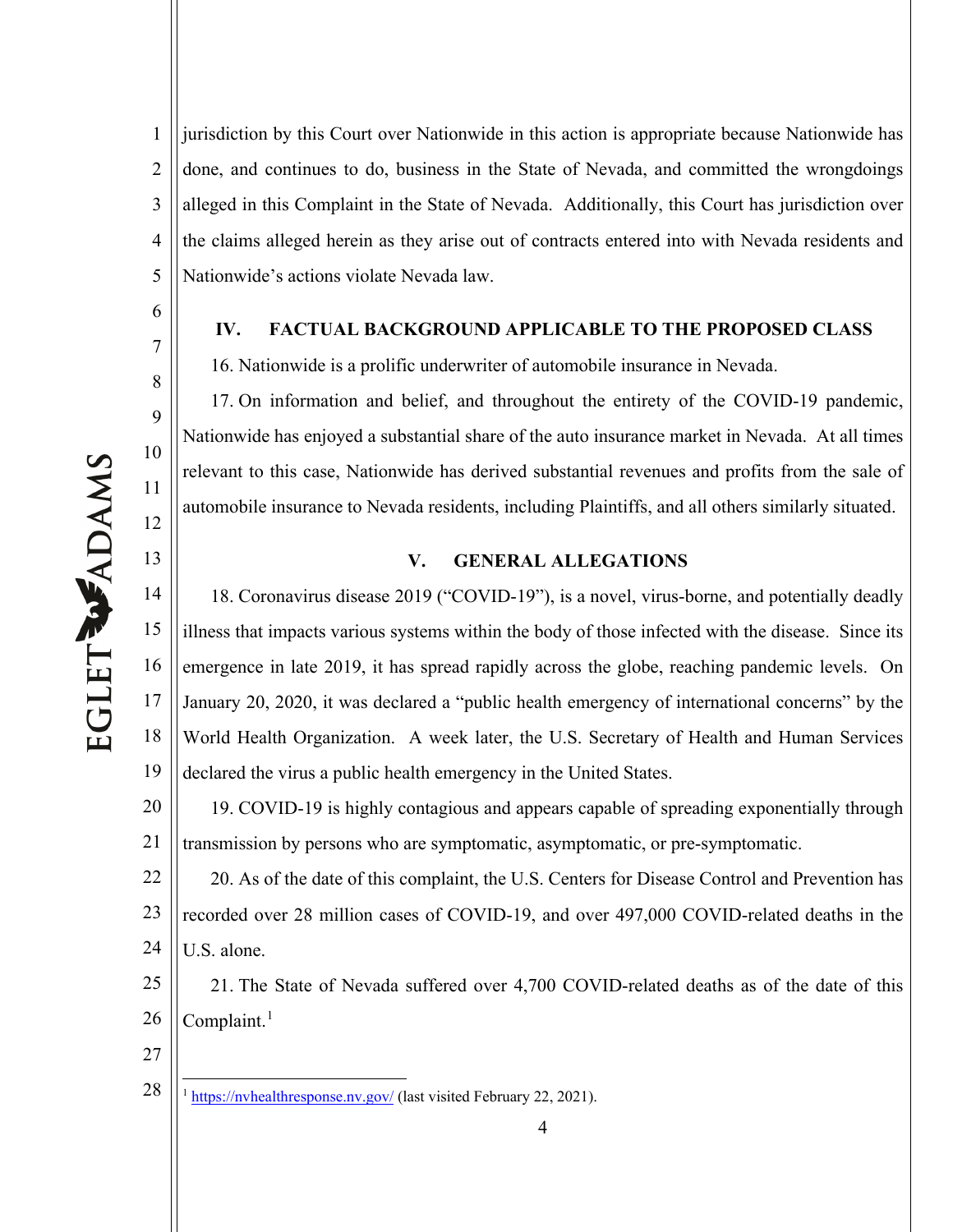1 2 3 4 5 6 7 8 22. On March 12, 2020, Nevada Governor Steve Sisolak issued the Declaration of Emergency for COVID-19.<sup>[2](#page-4-0)</sup> In that declaration, the Governor "determined that the State of Nevada is experiencing events that require a coordinated response for the health and safety of the public."<sup>[3](#page-4-1)</sup> The declaration "will remain in effect until the Chief Medical Officer notifies the Governor that the health event has been abated and the Governor issues an order terminating the emergency."[4](#page-4-2) 23. On March 15, 2020, Governor Sisolak issued the COVID-19 Declaration of Emergency Directive 001 closing all "public, community, and private K-12 schools in the state" until the Order is rescinded. [5](#page-4-3)

9 10 24. On March 19, 2020, Governor Sisolak issued COVID-19 Declaration of Emergency Directive 002 closing all in-person gaming establishments.<sup>[6](#page-4-4)</sup>

11 12 13 14 15 16 25. On March 20, 2020, Governor Sisolak issued COVID-19 Declaration of Emergency Directive 003 closing all "non-essential businesses" that promote social gatherings and prolonged interactions between individuals where risk of transmission is high.<sup>[7](#page-4-5)</sup> These businesses included recreation centers, clubhouses, nightclubs, movie theaters, massage parlors, adult entertainment establishments, brothels, live entertainment venues, gyms and studios, and aesthetic services (i.e. beauty shops, tanning salons, wax salons).<sup>[8](#page-4-6)</sup>

17 18 19 20 26. On March 24, 2020, Governor Sisolak issued COVID-19 Declaration of Emergency Directive 007, which stated that "[t]he Nevada general public shall not gather in groups of ten or more in any indoor or outdoor area," and directing local governments to limit the general public's use of "recreational equipment, including, without limitation, playground equipment, basketball

<span id="page-4-1"></span><sup>4</sup> *Id.*

21

22

EGLET WADAMS

<span id="page-4-0"></span><sup>23</sup> 24 https://gov.nv.gov/News/Emergency\_Orders/2020/2020-03-12 - COVID-19\_Declaration\_of\_Emergency/ (last visited January 28, 2021). <sup>3</sup> *Id.*

<span id="page-4-3"></span><span id="page-4-2"></span><sup>25</sup> 5[https://gov.nv.gov/News/Emergency\\_Orders/2020/2020-03-15\\_-\\_COVID-](https://gov.nv.gov/News/Emergency_Orders/2020/2020-03-15_-_COVID-19_Declaration_of_Emergency_Directive_001/)

<sup>19</sup> Declaration of Emergency Directive 001/ (last visited January 28, 2021).

<span id="page-4-4"></span><sup>26</sup> <sup>6</sup> [https://gov.nv.gov/News/Emergency\\_Orders/2020/2020-03-18\\_-\\_COVID-](https://gov.nv.gov/News/Emergency_Orders/2020/2020-03-18_-_COVID-19_Declaration_of_Emergency_Directive_002/)

<span id="page-4-5"></span><sup>27</sup> 19 Declaration of Emergency Directive 002/ (last visited January 28, 2021).

<sup>&</sup>lt;sup>7</sup> [https://gov.nv.gov/News/Emergency\\_Orders/2020/2020-03-20\\_-\\_COVID-](https://gov.nv.gov/News/Emergency_Orders/2020/2020-03-20_-_COVID-19_Declaration_of_Emergency_Directive_003_(Attachments)/)

<span id="page-4-6"></span><sup>28</sup> 19 Declaration of Emergency Directive 003 (Attachments)/ (last visited January 28, 2021).  $\overline{\delta}$  *Id.*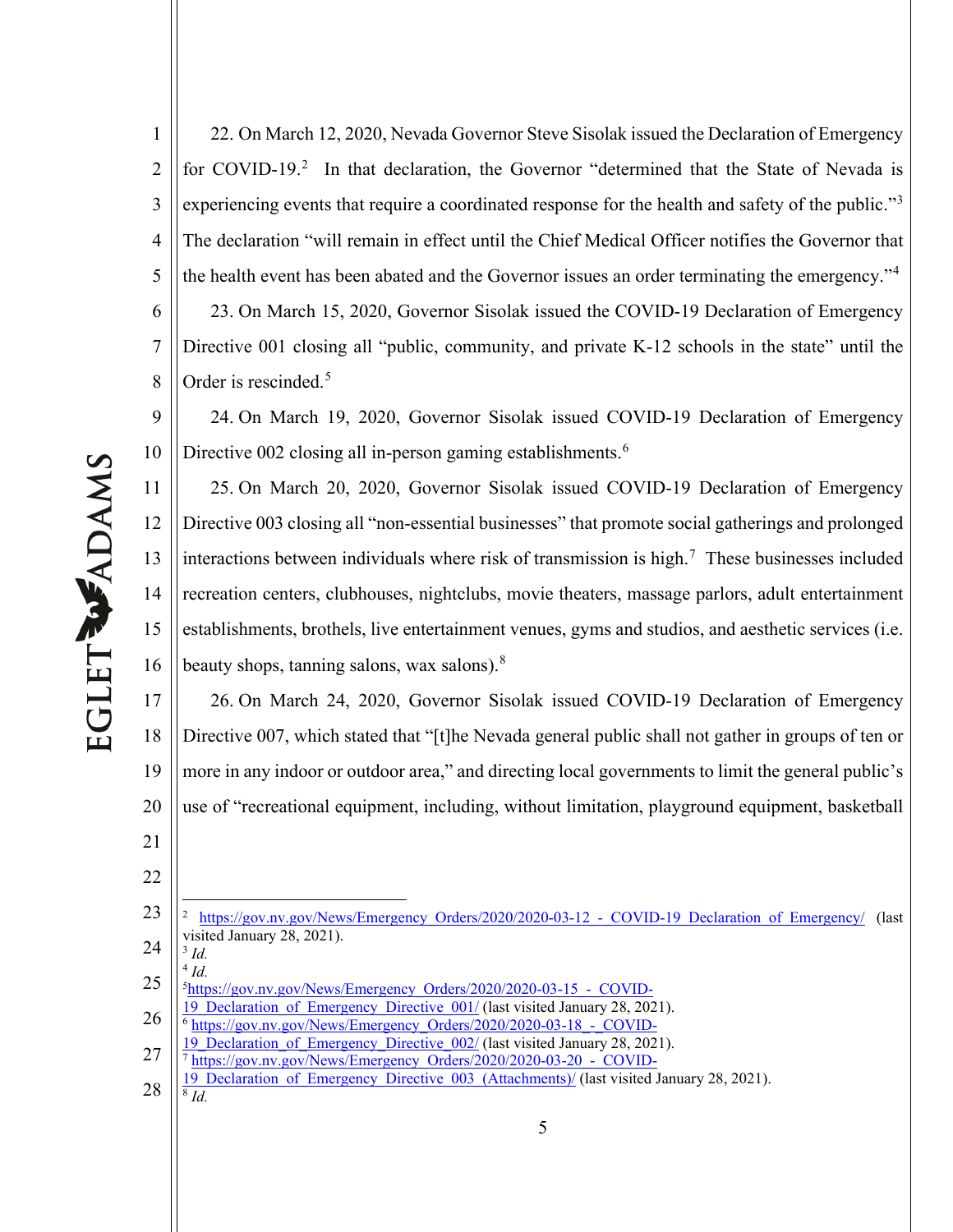1 2 courts, volleyball courts, baseball fields, beaches, or football fields, in a manner that causes the congregation of ten or more persons."<sup>[9](#page-5-0)</sup>

3 4 5 6 7 27. On November 10, 2020, Governor Sisolak once again urged all Nevadans to restrict their activities outside the home to only those essential activities for two (2) weeks, dubbed "Stay at Home 2.0." This request is a direct result of the rising numbers of COVID-19 infections within the State. The Governor warned that, if the infection numbers do not decrease, the State will likely be subject to another mandatory shut-down.

8 9 10 11 12 28. The practical effect of the COVID-19 crisis and the State of Nevada's response thereto has been to dramatically reduce the vehicle traffic on Nevada's roads. With non-essential businesses and schools closed as well as the limitation on the size of gatherings and people forced to remain at home due to the public health crisis, Nevada residents have been driving less frequently and shorter distances.

13 14 15 16 17 29. Vehicular traffic throughout Nevada has been greatly reduced during the COVID-19 pandemic. For example, in April 2020, the vehicular traffic at the Nevada-California border was sixty-six percent (66%) lower than it was in April 2019. Traffic volumes decreased between sixty percent (60%) to seventy percent (70%) compared to the same time periods in 2019. These reductions have been statewide.

18 19 20 21 22 23 24 30. With fewer people driving fewer miles, there are fewer automobile accidents and, therefore, fewer automobile insurance claims. The COVID-19 pandemic has thus led to a dramatic reduction in automobile insurance claims by Nevada residents. For example, there was a sixty percent (60%) reduction in automobile accidents in Southern Nevada in March 2020 from the prior year. This significant drop in driving, collisions, and automobile insurance claims during the pandemic will almost certainly continue for the foreseeable future, and for as long as the COVID-19 crisis continues.

- 25
- 26
- 27
- <sup>9</sup> [https://gov.nv.gov/News/Emergency\\_Orders/2020/2020-03-24\\_-\\_COVID-](https://gov.nv.gov/News/Emergency_Orders/2020/2020-03-24_-_COVID-19_Declaration_of_Emergency_Directive_007_(Attachments)/)
- <span id="page-5-0"></span>28 [19\\_Declaration\\_of\\_Emergency\\_Directive\\_007\\_\(Attachments\)/](https://gov.nv.gov/News/Emergency_Orders/2020/2020-03-24_-_COVID-19_Declaration_of_Emergency_Directive_007_(Attachments)/) (last visited January 28, 2021).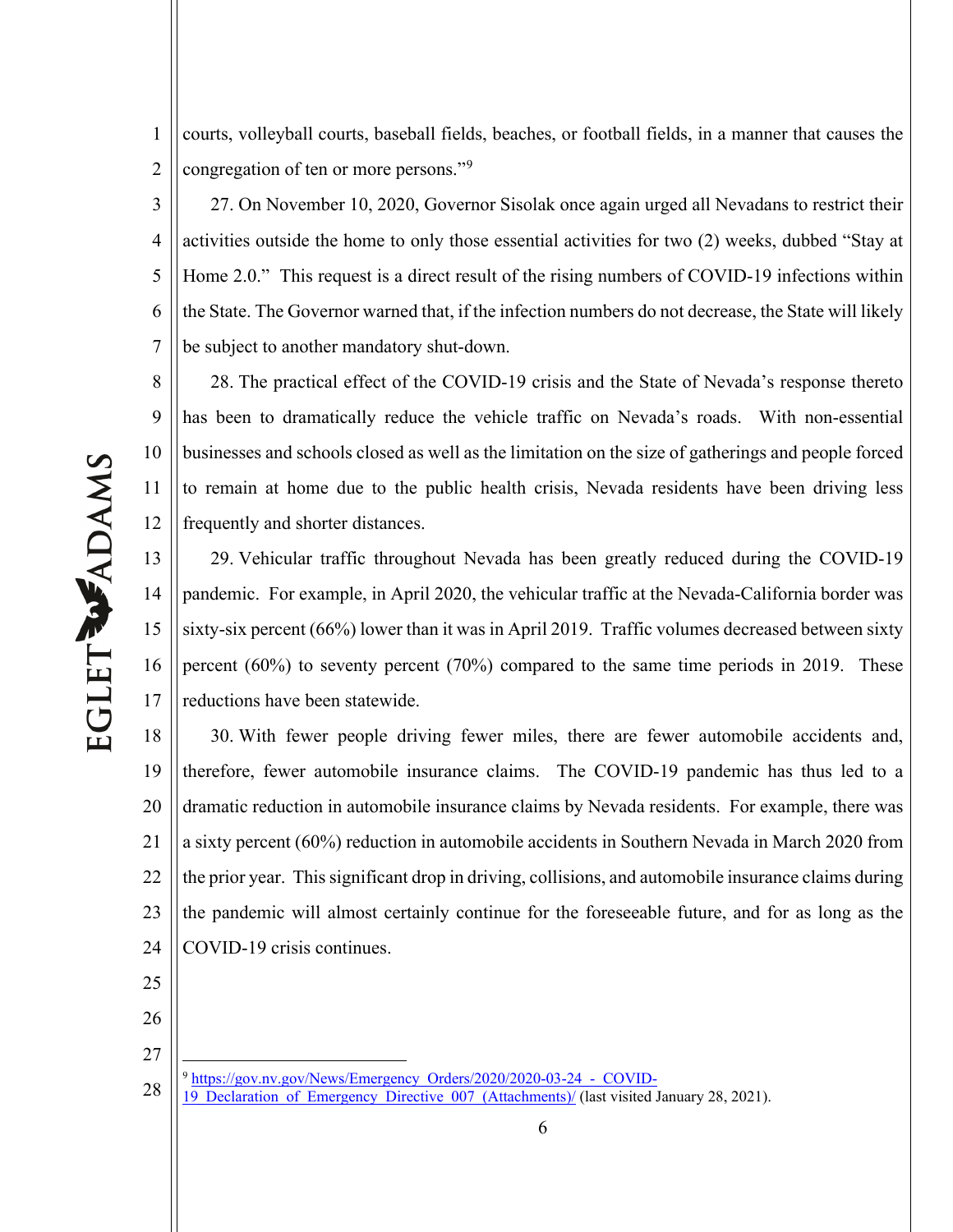1 2 3 31. In particular, the COVID-19 pandemic has led to a dramatic reduction in the number of Nevada automobile insurance claims that have been submitted and will be submitted to Nationwide.

4 5 6 7 8 9 32. Insurance companies have provided varying forms of premium refunds or credits during the COVID-19 pandemic ranging from nothing at all to the 35% CHUBB provided to its insureds. These refunds or credits are arbitrary and inconsistent in amount and duration. In fact, the only consistency among the refunds or credits is that they are arbitrary and capricious, as well as insufficient to provide fair, actual, and meaningful relief to the insureds as illustrated in the following table:

EGLET WADAMS

| <b>Insurance Company</b> | Quantity                                                                              | <b>Duration</b>                                                                              |
|--------------------------|---------------------------------------------------------------------------------------|----------------------------------------------------------------------------------------------|
| Acuity                   | \$50 - \$100 one time refund<br>(amount depends on the<br>number of insured vehicles) | One time                                                                                     |
| Allstate                 | 15% discount                                                                          | 2 months (April & May<br>2020)                                                               |
| Farmers Insurance        | 25% credit for 1 month and<br>15% for 1 month                                         | 2 months (April & May<br>2020)                                                               |
| Geico                    | 15% credit                                                                            | For an entire policy, but<br>ONLY upon insurance<br>renewal between April 8-<br>Oct 7, 2020. |
| <b>Liberty Mutual</b>    | 15% refund                                                                            | 2 months (April & May<br>2020)                                                               |
| Nationwide               | \$50                                                                                  | One time                                                                                     |
| Progressive              | 20% credit                                                                            | 2 months (April & May<br>2020)                                                               |
| <b>State Farm</b>        | 25% credit                                                                            | 3 months (March - May<br>2020)                                                               |
| Travelers                | 15% credit                                                                            | 3 months (April - June 2020)                                                                 |
| <b>USAA</b>              | 20% credit for 3 months then<br>reduced to a 10% credit for 2<br>months               | 5 months (March $-$ July<br>2020)                                                            |

26

27 28 Though each insurance provider represented to its insureds that it understood the challenges individuals are facing during the COVID-19 pandemic and presented that fair refunds and credits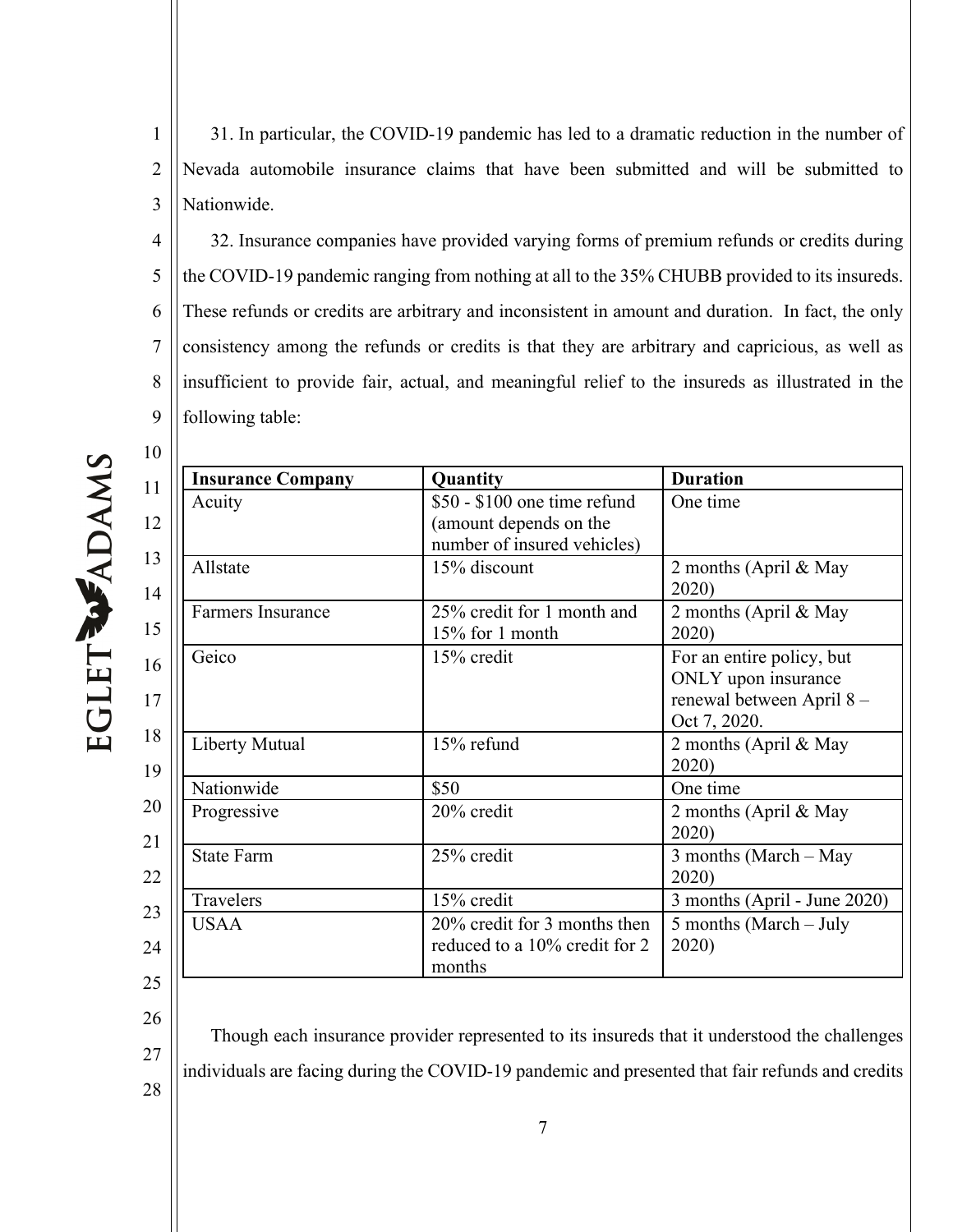1 2 were being issued, yet, none of them offered any meaningful relief that actually reflects the reduction in cars on the road and reduced driving during the pandemic.

## **A. Nationwide's Wrongdoing**

4 5 6 7 8 9 33. Personal insurance rates are set to cover future expected claims and expenses. Auto insurers, including the Defendants, develop such rates by extrapolating from recent historical experience with premium payments, claims submitted, claim settlement expenses, and non-claim selling and administrative expenses, and then projecting future claims and costs from that data. 34. Under Nevada law, Defendants may not charge an insurance premium that is excessive. 35. A premium is based, in part, upon what Defendants anticipate for future claims payments

10 11 both in severity and frequency, and premiums are calculated based upon the extent of the insured's normal driving routine.

12 13 14 36. As a result of COVID-19 restrictions, the frequency and severity of claims incurred by Nationwide were dramatically reduced and significantly less than what was anticipated when the premium was charged.

15 16 17 18 37. As a result of COVID-19 restrictions, Nationwide's insureds drove significantly less than what was anticipated by Nationwide when it developed the premium. As an example, Plaintiffs' driving time and mileage has been, and continues to be, greatly reduced because of the COVID-19 pandemic.

19 20 38. As a result of COVID-19 restrictions, Nationwide has and will incur significantly less expenses in claim payments than what was anticipated when the premium was charged.

21 22 39. As a result of COVID-19 restrictions, Nationwide has charged and collected an excessive premium to its insureds in the past and into the future.

23 24 40. Nationwide is aware that it cannot charge an excessive premiums, and it has an affirmative duty under law to return any excessive premiums that were collected.

25 26 27 41. Many auto insurers have provided what the industry refers as "premium relief" to their policyholders, but the so-called "relief" is actually designed to allow insurers to retain excessive premiums in light of COVID-19 restrictions.

EGLET WADAMS

28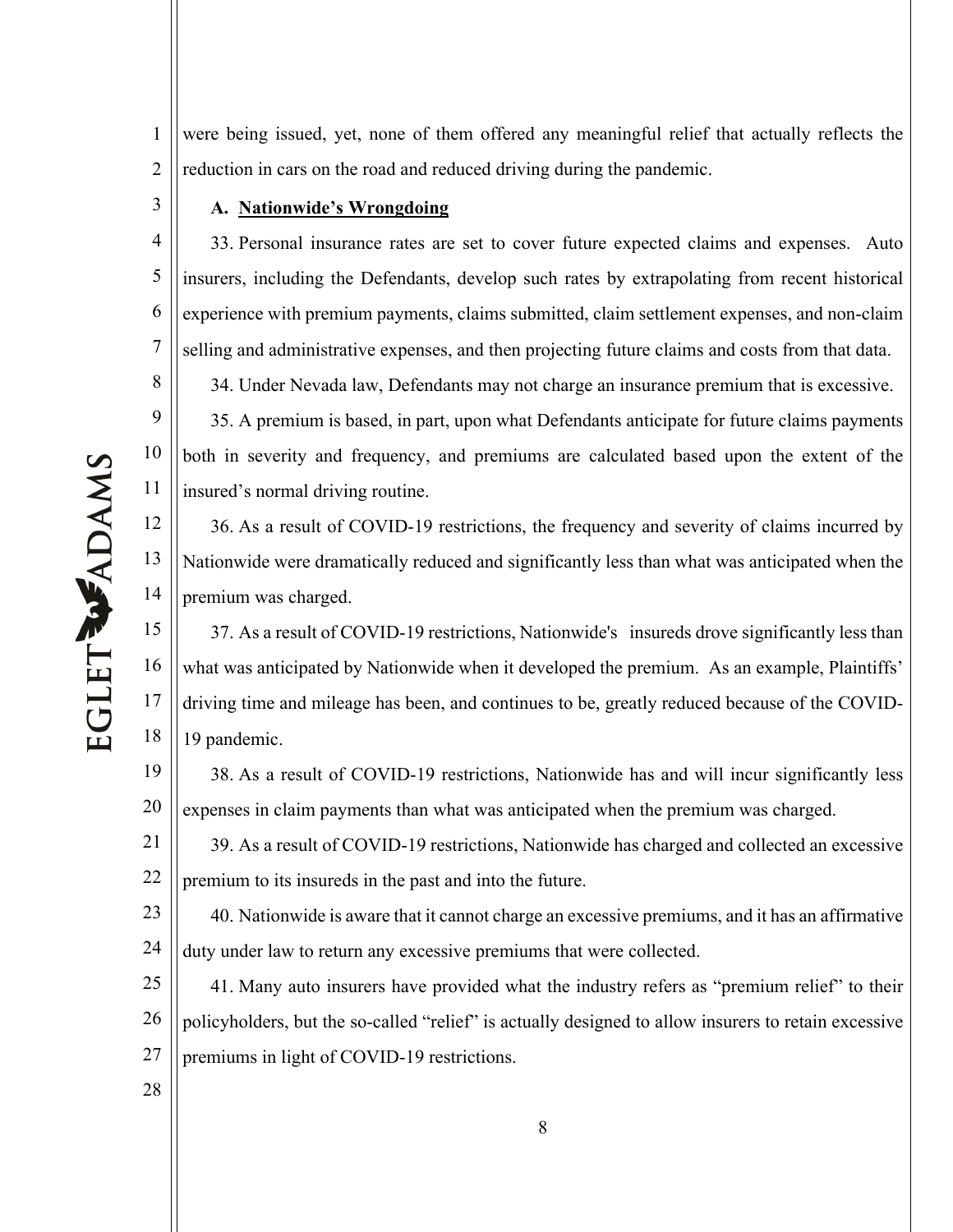42. Nationwide knows that the premiums it charged and collected following COVID-19 restrictions is grossly excessive.

3 4 5 6 7 43. Specifically, in statements posted on its website (and still shown on the website as of the filing of this Complaint), Nationwide offered a one-time credit because the policy-holders "are making the right choice to stay off the road and remain home to flatten the curve." Nationwide provided a one-time credit of fifty dollars (\$50.00), despite the fact that its policy-holders have been making the "right choice" by mostly staying off the roads for 11 months.

8 9 10 44. This premium credit is inadequate such that even if the credit is applied to Plaintiffs and those similarly situated, the Plaintiffs they have paid and will continue to pay a grossly excessive premium.

45. This premium credit is designed to allow Nationwide to retain a grossly excessive premiums and to continue charging grossly excessive premiums into the future.

46. Nationwide has and will continue to receive a windfall as a result of, the COVID-19 pandemic.

15 16 47. Nationwide has continued to retain the excessive premium Plaintiffs, and those similarly situated, have paid and will pay into the future.

# **VI. CLASS ACTION ALLEGATIONS**

48. Habukkuai Malone and Richard Moyer bring this action on behalf of themselves and all others similarly situated, as representatives of the following proposed class: All Nevada residents who were automobile insurance policyholders of Defendants as of March 1, 2020, and who have thereafter continued to be Nationwide automobile insurance policyholders.

49. Numerosity: Upon information and belief, Plaintiffs allege that the total number of Class members is dispersed across the State of Nevada. Consequently, joinder of the individual Class members would be impracticable. While the exact number of Class members is unknown to Plaintiffs at this time, and can only be ascertained through appropriate discovery, Plaintiffs believe that there are thousands of members in the proposed Class such that the disposition of the

1

2

11

12

13

14

17

18

19

20

- 22 23 24 25 26
- 27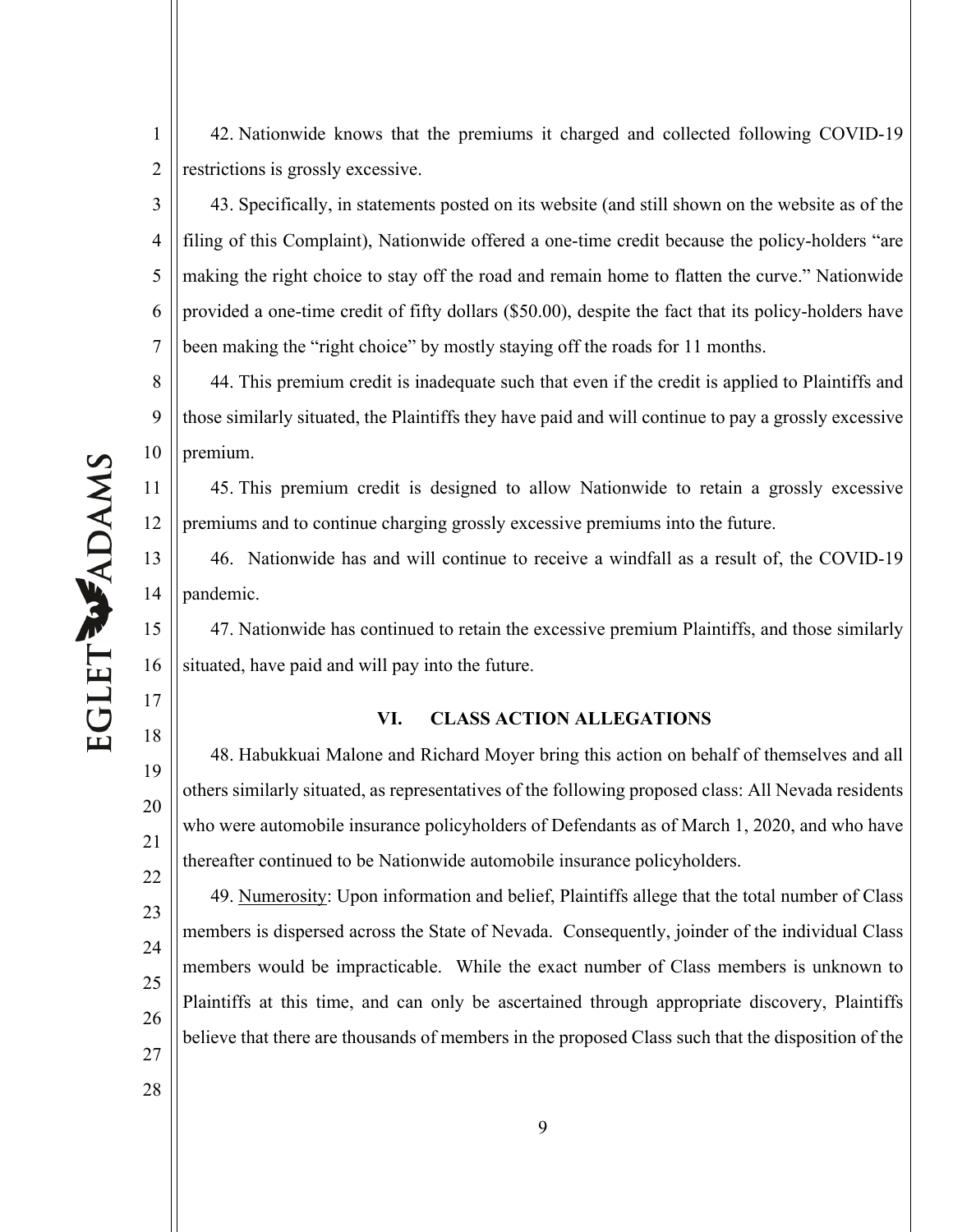1 2 individual claims of the respective Class members through this Class action will benefit both the parties and this Court, and will facilitate judicial economy.

3 4 5 50. Ascertainability: The Class is ascertainable because, on information and belief, each Class member who holds a policy for automobile insurance through Nationwide that was active as of March 1, 2020, is kept and stored in Nationwide's electronic database and records.

6 7 8 9 51. Typicality: Plaintiffs' claims are typical of the members of the Class. The claims of Plaintiff and the members of the Class are based on the same legal theories and arise from the same conduct. As such, the claims of the Plaintiffs and the Class rise and fall together and are typical of one another;.

10 11 12 13 14 15 16 17 18 19 52. Common Questions of Fact and Law Predominate: Judicial determination of the common legal and factual issues essential to this case would be far more efficient and economical as a class action than in piecemeal individual determinations. There is no plain, speedy, or adequate remedy other than by maintenance of this lawsuit as a class action because individual actions for premium refunds are relatively small, making it economically infeasible for Class Members to pursue remedies individually. The prosecution of separate actions by individual Members of the Class, even if theoretically possible, would create a risk of inconsistent or varying adjudications with respect to the individual Class Members against Defendants and would establish incompatible standards of conduct for the Defendants. There are several questions of law or fact common to all Class members including, but not limited to:

10 20 21 22 23 24 25 26 27 28 a. Whether each member of the proposed class was a policyholder under an existing Nationwide automobile insurance policy as of March 1, 2020, and has since continued to be a Nationwide policyholder; b. Whether Nationwide has charged each member an excessive premium following COVID-19 restrictions; c. Whether each member of the proposed class has been offered or provided with the inadequate premium reduction described in paragraph 43 above;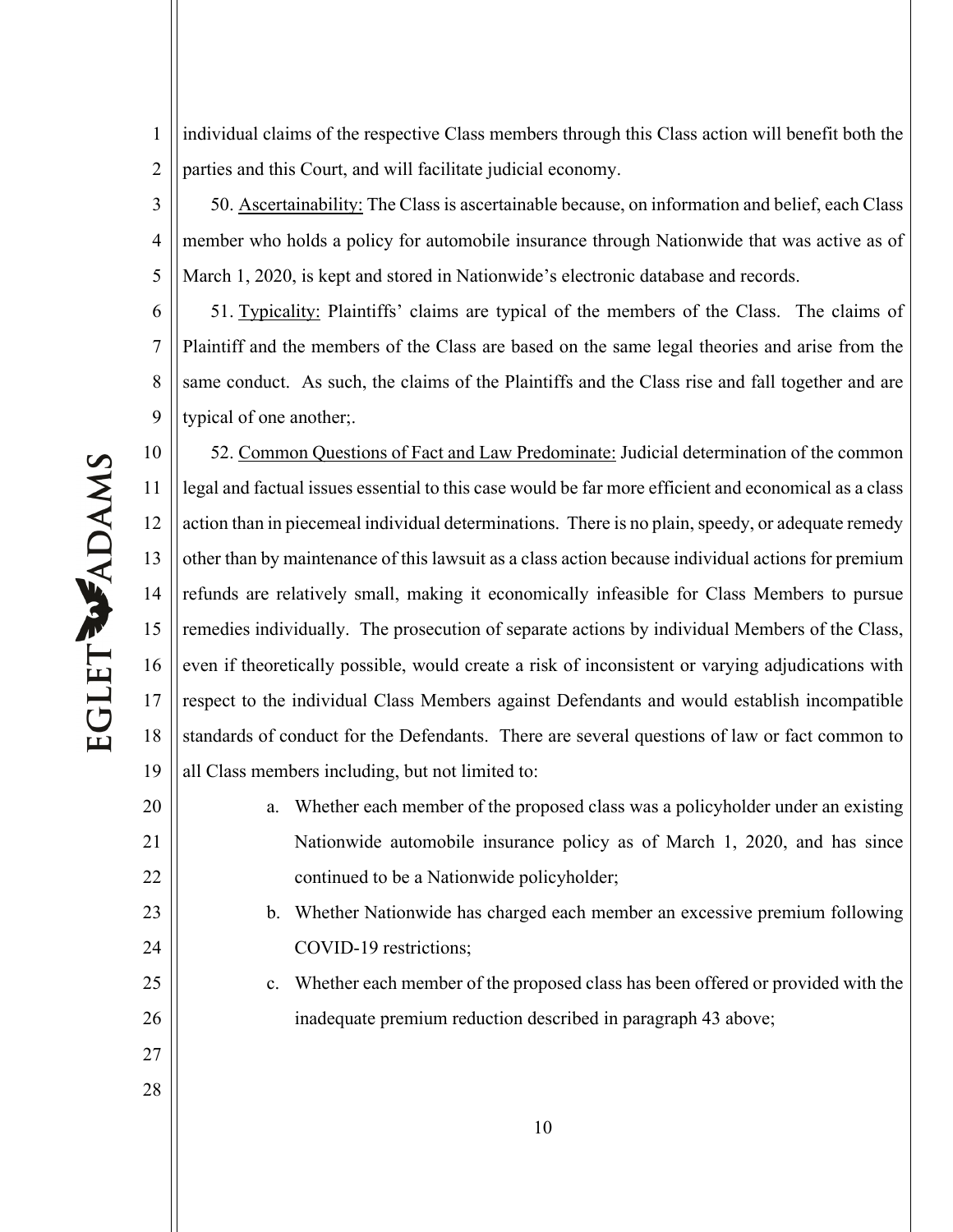EGLET WADAMS

1

2

3

4

5

6

7

8

9

10

11

12

13

14

15

16

17

18

| $d_{-}$ | Whether the fairness and/or reasonableness of Nationwide's program of premium      |
|---------|------------------------------------------------------------------------------------|
|         | reduction, as described above, is governed by the terms of its automobile policies |
|         | and Nevada law;                                                                    |

e. Whether Nationwide's offer or provision of premium reduction, as described in paragraph 43 above, constitutes an unfair or deceptive act or practice;

- f. Whether Nationwide implemented its offer of premium reduction, as described in paragraph 43 above, with the expectation that others would rely upon any misrepresentation, or any concealment or omission of material fact, subsumed within such offer;
- g. Whether Nationwide's program of premium reduction, as described in paragraph 43 above, is unfair and/or unreasonable;
- h. Whether Nationwide's program of premium reduction, as described in paragraph 43 above, constitutes a breach of the implied covenant of good faith and fair dealing contained in each of the company's Nevada automobile insurance policies;
- i. Whether Nationwide's program of premium reduction, as described in paragraph 43 above, results in a violation of Nevada law; and
- j. Whether Nationwide owes greater COVID-related premium reduction to its Nevada automobile insurance policyholders.

19 20 21 22 23 24 25 26 53. Adequacy of Representation: Plaintiffs are adequate representatives of the Class because their interests do not conflict with the interests of the other members of the Class. Plaintiffs will fairly, adequately, and vigorously represent and protect the interests of the members of the Class and have no interests antagonistic to the members of the Class. Plaintiffs have retained counsel who are competent and experienced in the prosecution of complex consumer class action litigation. Plaintiffs' attorneys have the resources, expertise, and experience to prosecute this action, and do not have knowledge of any conflicts among the members of Plaintiffs' Class, or any conflicts between the Class and Plaintiffs' attorneys.

27 28 54. Superiority: The class action is superior to other available methods for the fair and efficient adjudication of this controversy because: (a) the prosecution of a multitude of separate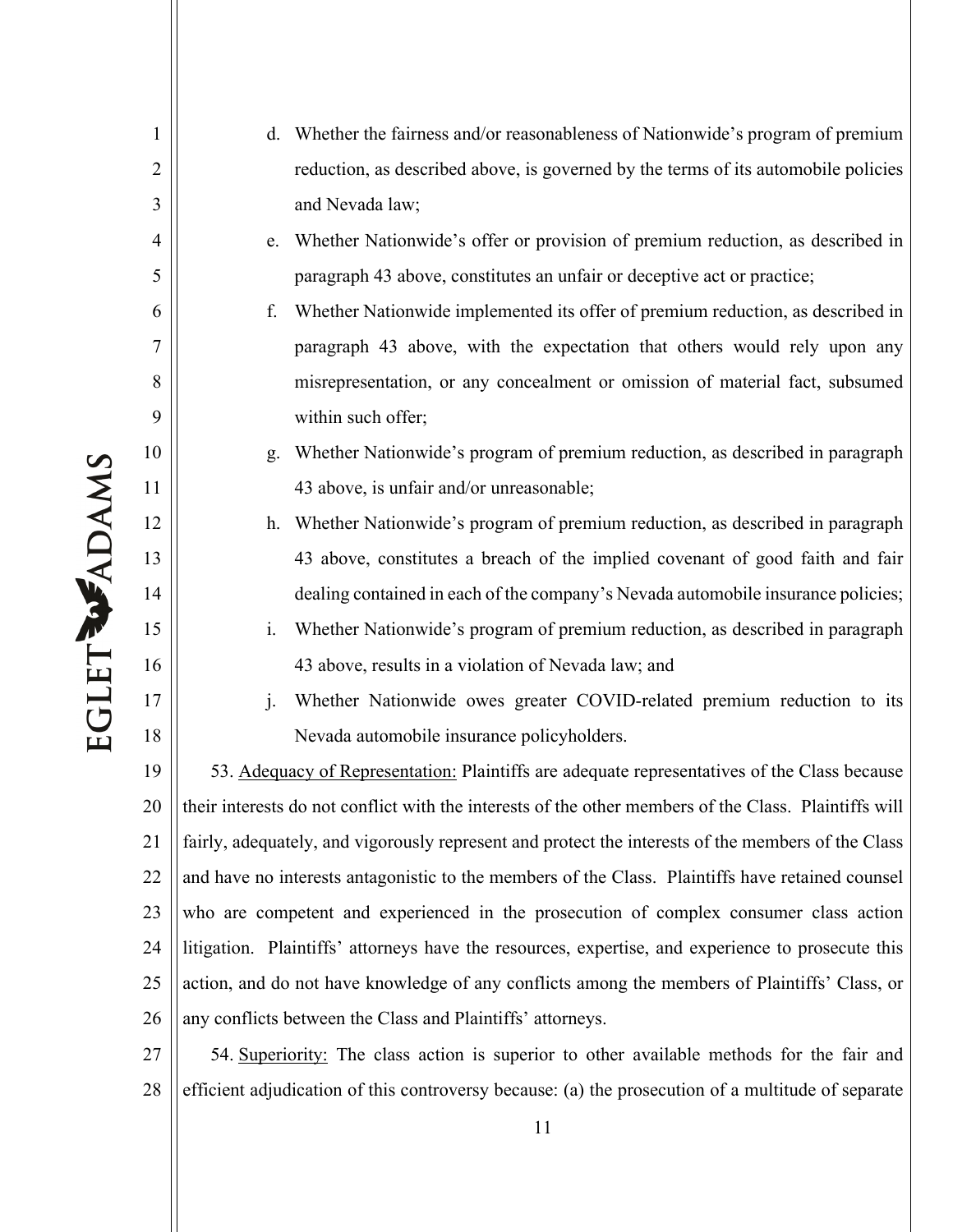13

14

15

16

17

18

19

20

21

1 2 3 4 5 6 7 8 9 10 11 12 actions would be inefficient and wasteful of judicial resources; (b) the members of the Class may be scattered throughout Nevada and are not likely to be able to enforce their rights unless this action is maintained as a class action; (c) the issues raised can be more fairly and efficiently resolved in the context of a single action rather than through piecemeal litigation in the context of separate actions; (d) the resolution of litigation in a single forum will avoid the danger and resultant confusion of possible inconsistent determinations; (e) the prosecution of separate actions would create the risk of inconsistent or varying adjudications; (f) Defendants have acted and will act on grounds applicable to all Class members; (g) individual Class members' premium refund claims are relatively small and the expense and burden of individual litigation makes it impossible for Class members to individually redress the wrongs done to them; and (h) questions of law and/or fact common to the Class, especially on issues of liability, predominate over any individual question.

# **VII. CAUSES OF ACTION FIRST CAUSE OF ACTION**

#### **Declaratory Relief Pursuant to NRS 30.040**

55. Plaintiffs, Habakkuia Malone and Richard Moyer, on behalf of themselves and all others similarly situated, repeat and incorporate by reference the allegations set forth in paragraphs 1 through 54 above.

56. Nationwide has charged an excessive premium following COVID-19 restrictions.

57. Nationwide's program of premium reduction, as described in paragraph 43 above, continues to unlawfully deprive its Nevada automobile insurance policyholders of the full and fair COVID-related premium relief to which they are entitled.

58. Nationwide's program of premium reduction, as described in paragraph 43 above, is designed to secure for Nationwide, and has secured and will continue to secure for Nationwide, an unfair windfall at the expense of Nationwide's Nevada automobile insurance policyholders.

59. Nationwide's program of premium reduction, as described in paragraph 43 above, is unlawful.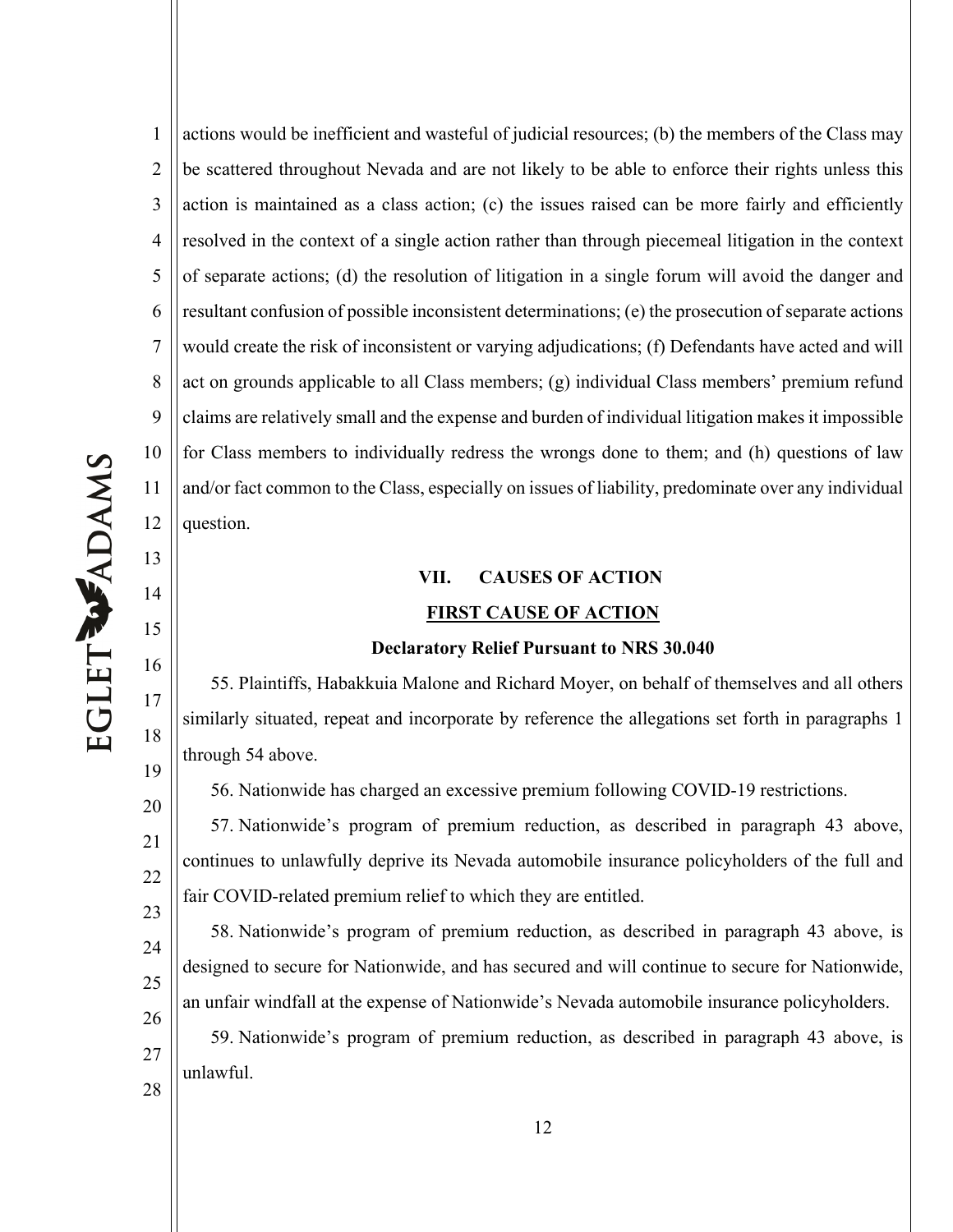1 2 3 4 60. An actual controversy of a justiciable nature exists regarding the contractual relationship between the Plaintiffs, on behalf of themselves and all others similarly situated, and Nationwide, concerning the parties' rights and obligations with respect to Nationwide's program of COVIDrelated premium reduction.

61. The controversy is of sufficient immediacy to justify the entry of a declaratory judgment regarding the contracts between the Plaintiffs, and all others similarly situated, and Nationwide.

7 8 62. An actual controversy of a justiciable nature exists regarding Nationwide's statutory responsibilities to provide automobile insurance and to not charge excessive premiums.

63. An award of declaratory relief by this Court will terminate some or all the existing controversy between the parties.

# **SECOND CAUSE OF ACTION**

# **Breach of Contract**

14 15 16 64. Plaintiffs, Habakkuia Malone and Richard Moyer, on behalf of themselves and all others similarly situated, repeat and incorporate by reference the allegations set forth in paragraphs 1 through 63 above.

17 18 65. Plaintiffs, and Class members, each entered an insurance contract for automobile insurance with Nationwide.

19 66. The insurance contracts are governed by Nevada law.

20 21 67. For the Plaintiffs, Nationwide agreed to charge a premium that was reasonable in relation to the risk and was not excessive.

22 23 68. Nationwide considers several factors when determining the premiums charged to its insureds, including driving history and accident risk.

24 25 26 69. Nationwide is aware of that the effects of the COVID-19 pandemic and restrictions materially changed the nature of the risk being insured because there was a material decrease in the claims frequency and severity.

27 28 70. In light of the change of the risk being insured, the pre-COVID-19 premium is excessive in relation to the COVID-19 risks.

5

6

9

10

11

12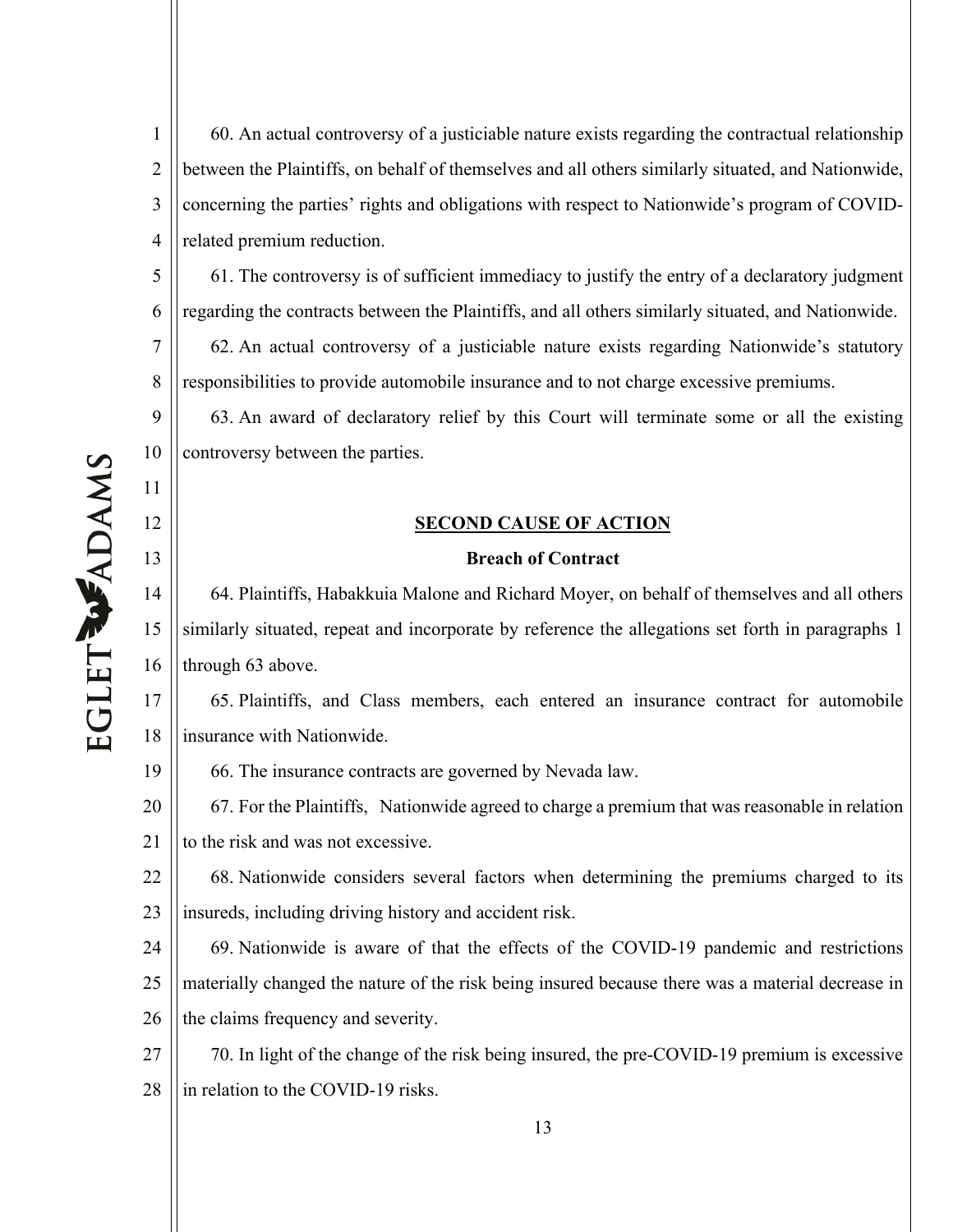71. Plaintiffs, and those similarly situated, paid an excessive premium when they paid the premium Nationwide charged.

3 4 72. Nationwide breached the insurance contract when it collected an excessive premium from Plaintiffs and those similarly situated.

5 6 7 8 73. As a direct result of Nationwide's breach of contract, Plaintiffs Habakkuia Malone and Richard Moyer, on behalf of themselves and all others similarly situated, have been damaged because they paid excessive premiums and will continue to pay excessive premiums into the future.

9 10 11 74. As a direct and proximate result of the foregoing and as a result of the breach by Defendants, Plaintiffs, and those similarly situated, have sustained damages in an amount exceeding Fifteen Thousand Dollars (\$15,000.00).

12 13 14 75. It has been necessary for Plaintiffs to retain the services of counsel to represent them, and those similarly situation, to bring this action, and Plaintiffs are entitled to recovery of attorneys' fees and costs incurred herein.

# **THIRD CAUSE OF ACTION**

# **Breach of the Covenant of Good Faith and Fair Dealing (Contract)**

17 18 19 76. Plaintiffs, Habakkuia Malone and Richard Moyer, on behalf of themselves and all others similarly situated, repeat and incorporate by reference the allegations set forth in paragraphs 1 through 75 above.

20 21 77. Each existing automobile insurance policy Nationwide has issued in the State of Nevada contains an implied covenant of good faith and fair dealing.

22 23 78. Nationwide owes a duty of good faith and fair dealing to Plaintiffs and those similarly situated, to act in a manner that is faithful to the purpose and spirit of the contract.

24 25 79. In order to fulfill the purpose and spirit of the contract, Nationwide must charge a premium that is reasonable in relation to the risk insured against and is not excessive.

26 27 28 80. Nationwide is aware that the effects of the COVID-19 pandemic and restrictions materially changed the nature of the risk being insured because there was a material decrease in the claims frequency and severity.

15

16

1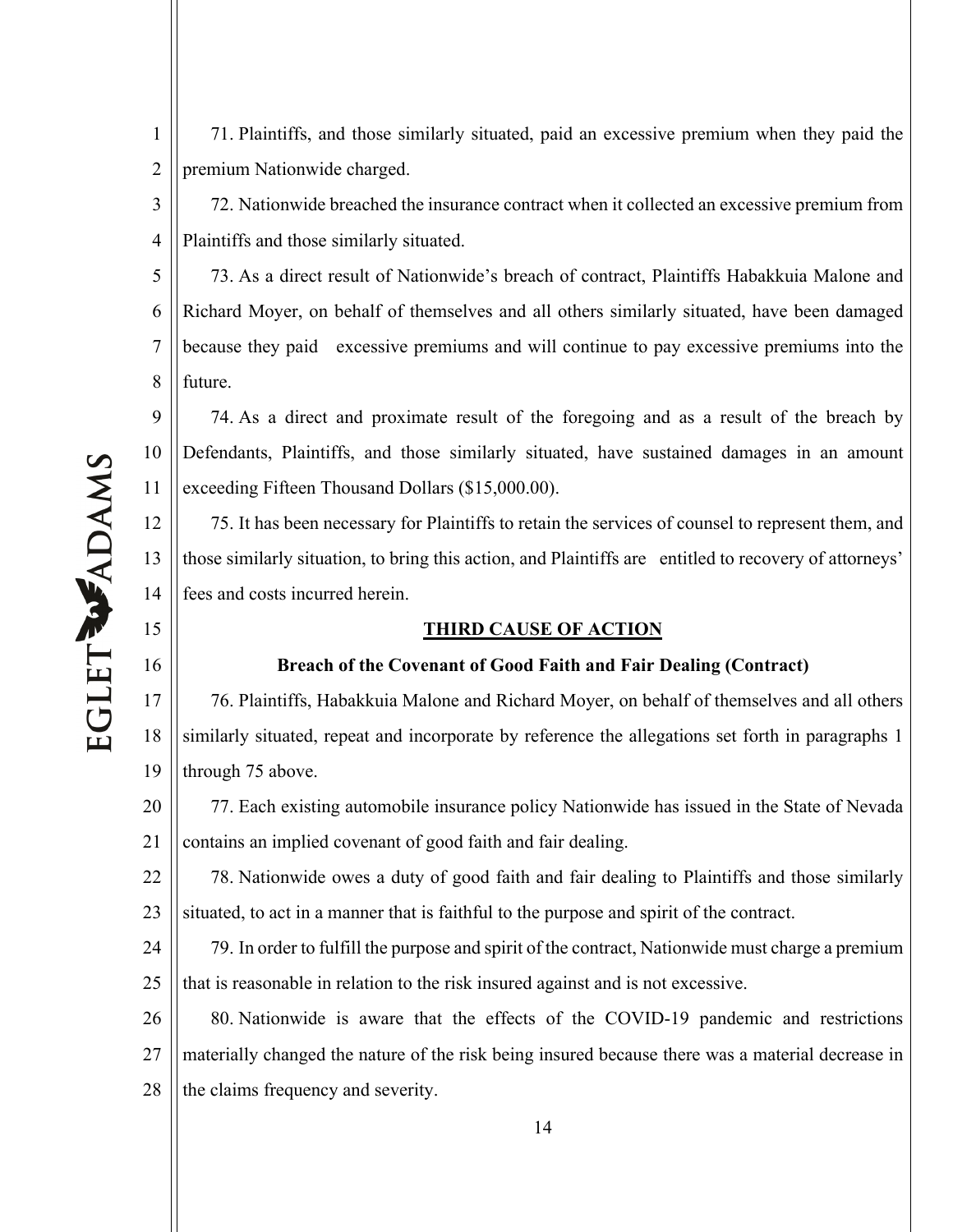1 2 81. In light of the change of the risk being insured, the pre-COVID-19 premium is excessive in relation to the COVID-19 risks.

3 4 82. Plaintiffs, and those similarly situated, paid an excessive premium when they paid the premium Nationwide charged.

5 6 83. Nationwide has deliberately contravened the intention and spirit of the contract by collecting and retaining the excessive premium.

7 8 84. Nationwide breached its duty of good faith and fair dealing when it collected and retained an excessive premium from Plaintiffs and those similarly situated.

9 10 11 85. As a direct result of Nationwide's breach of contract, Plaintiffs Habakkuia Malone and Richard Moyer, on behalf of themselves and all others similarly situated, have been damaged as they paid excessive premiums and will continue to do so into the future.

12 13 14 86. As a direct and proximate result of the foregoing and as a result of the breach by Defendants, Plaintiffs, and those similarly situated, have sustained damages in an amount exceeding Fifteen Thousand Dollars (\$15,000.00).

15 16 17 87. It has been necessary for Plaintiffs to retain the services of counsel to represent them, and those similarly situation, to bring this action, and Plaintiffs are entitled to recovery of attorneys' fees and costs incurred herein.

# **FOURTH CAUSE OF ACTION**

# **Bad Faith**

20 21 22 88. Plaintiffs, Habakkuia Malone and Richard Moyer, on behalf of themselves and all others similarly situated, repeat and incorporate by reference the allegations set forth in paragraphs 1 through 87 above.

23 24 89. Nationwide owes a duty of good faith and fair dealing to Plaintiffs, and all others similarly situated insureds, and the duty is imposed by law.

25 26 90. As part of its duty of good faith and fair dealing, Nationwide has a fiduciary-like relationship to Plaintiffs and all other similarly situated insureds.

27 28 91. Under the law, Plaintiffs, and all those similarly situated insureds, have the right to expect trust and confidence in the integrity and fidelity of Nationwide.

18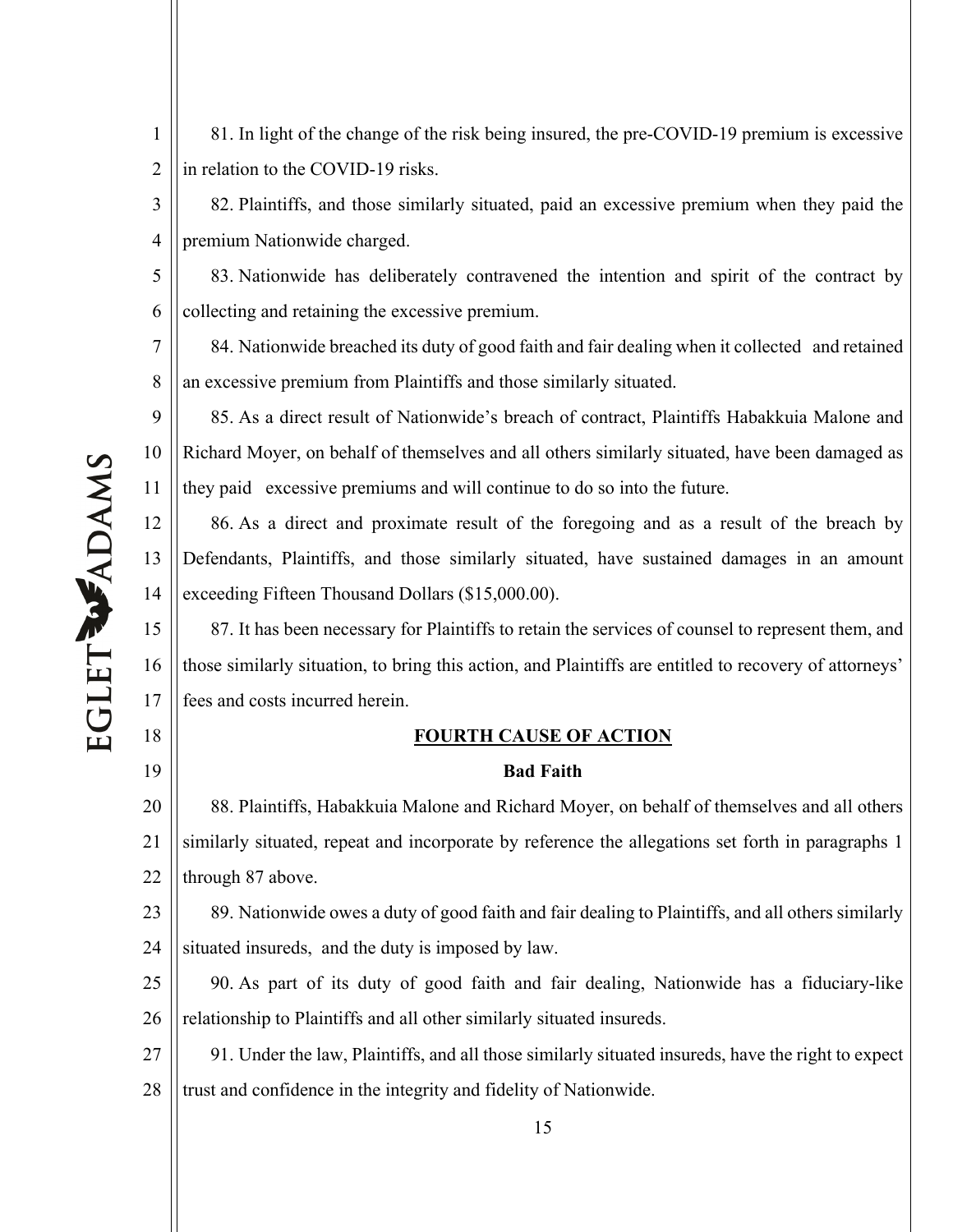92. Nationwide contracted with Plaintiffs, and all those similarly situated, to provide protection, peace of mind, and security as it relates to their automobile insurance.

3 4 93. As set forth herein, Nationwide, as part of its fiduciary-like duties, cannot charge or retain an excessive premium.

5 6 94. Nationwide has breached its duty of good faith and fair dealing by charging and collecting from Plaintiffs, and all those similarly situated, an excessive premium.

7 8 95. Nationwide has acted unreasonably with knowledge there is no unreasonable basis for its conduct.

9 10 11 96. Nationwide represented to its customers, including Plaintiffs, and all those similarly situated, that it was taking measures to reduce costs to Plaintiffs, and all those similarly situated, during the COVID-19 crisis.

12 13 97. Nationwide misrepresented the nature of any relief it may offer to its customers, including Plaintiffs, and all those similarly situated.

14 15 16 17 98. Nationwide offered a one-time fifty dollar (\$50.00) premium credit for those who had active policies as of March 31, 2020. Plaintiffs, and those similarly situated, have not received any other reduction from Nationwide even though COVID-19 continues to wreak havoc in Nevada 11 months after the emergency declaration and will continue for the foreseeable future.

18 19 99. According to Nationwide, the \$50.00 credit was a one-time credit equivalent to an average fifteen percent (15%) credit across the entire auto customer base.

20 21 22 100. In so doing, Nationwide is taking advantage of its insureds, including Plaintiffs and those similarly situated, by continuing to collect and charge excessive premiums despite the greatly reduced risk and enjoying substantial profits as a result.

23 24 101. Nationwide has acted in bad faith in breaching the fiduciary responsibility it owes to Plaintiffs and all those similarly situated.

25 26 102. Nationwide's actions were not keeping with the relationship of trust and confidence with its insureds, including Plaintiffs and all those similarly situated.

27 28 103. As a direct and proximate result of the foregoing and as a result of the breach by Defendants, Plaintiffs, and those similarly situated, have sustained damages as they have paid and

1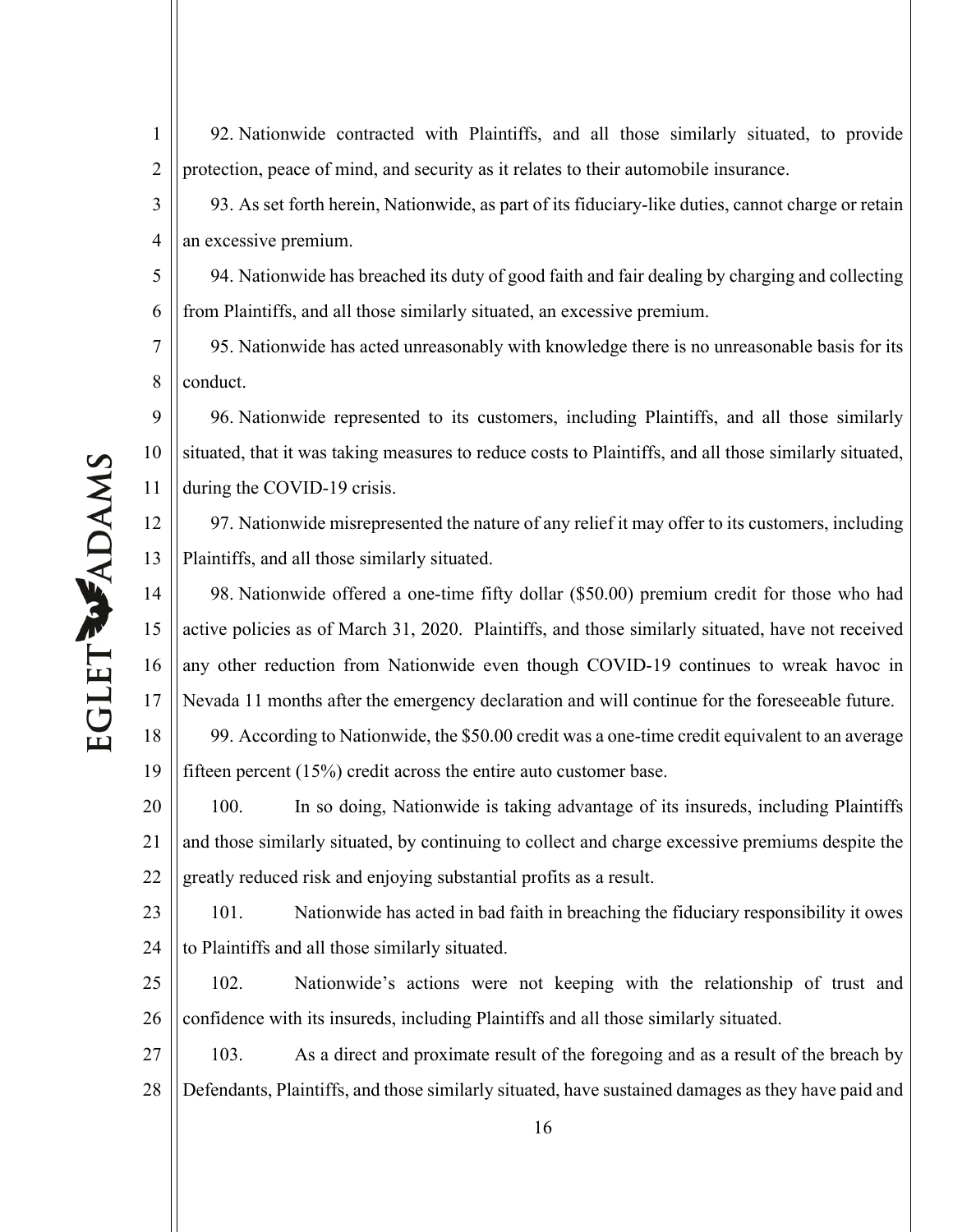1 2 will continue to pay into the future in an amount exceeding Fifteen Thousand Dollars (\$15,000.00).

3 4 5 104. Defendants made intentional misrepresentations to their insureds and acted with conscious disregard to the rights of their insureds thus entitling Plaintiffs, and all those similarly situated, to an award of punitive damages.

6 7 8 105. It has been necessary for Plaintiffs to retain the services of counsel to represent them, and those similarly situation, to bring this action, and Plaintiffs are entitled to recovery of attorneys' fees and costs incurred herein.

# **FIFTH CAUSE OF ACTION**

## **Violation of Nevada's Deceptive Trade Practices Act (NRS §§ 598.0903 to 598.0999)**

106. Plaintiff, Habakkuia Malone and Richard Moyer, on behalf of themselves and all others similarly situated, repeat, and incorporate by reference the allegations set forth in paragraphs 1 through 105 above.

15 16 17 18 19 20 107. At all times relevant herein, Defendants violated the Nevada Deceptive Trade Practices Act, §§ 598.0903 to 598.0999, by representing to its automobile insurance policyholders that they will receive premium rates based upon risk factors, offering an inadequate premium reduction in light of the COVID-19 pandemic, and failing to take into consideration the ongoing decrease in risk due to the decreased volume of vehicle traffic on all roads throughout Nevada.

21 22 23 24 108. Defendants made false or misleading statements of fact concerning the price and cost of its automobile insurance policies, as set forth above, in violation of NRS 598.0915(13) and otherwise knowingly made false representations in its communications with automobile insurance policyholders regarding the COVID-19 premium reduction described above.

25 26 27 109. In making its offer of premium reduction, Nationwide represented to its Nevada automobile insurance policyholders (implicitly, if not explicitly) that such offer is fair and reasonable, when in fact it is neither.

EGLET WADAMS

9

10

11

12

13

14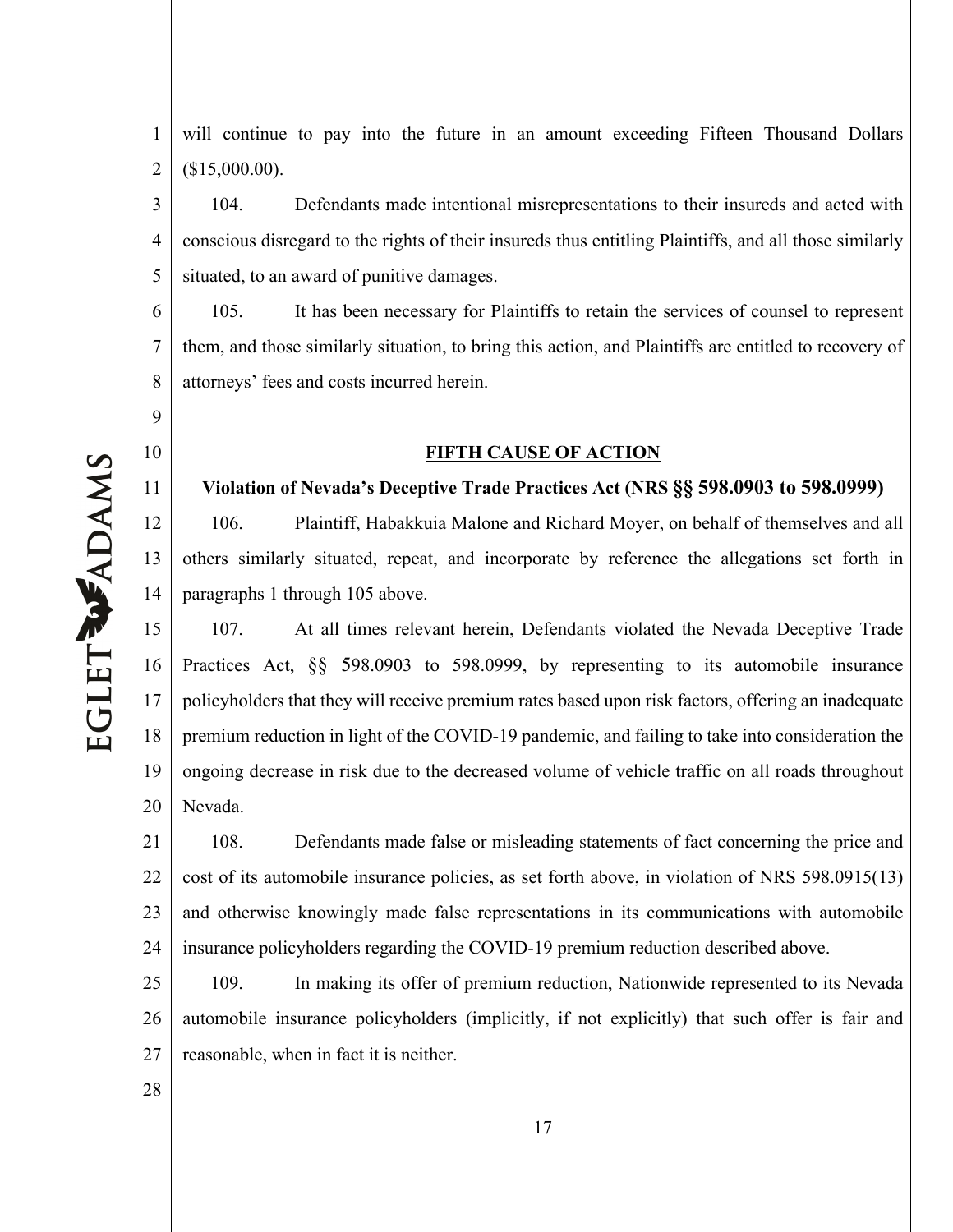1 2 3 4 110. In making its offer of premium reduction, Nationwide concealed from its Nevada automobile insurance policyholders, or omitted to share with such policyholders, the inadequacy and unfairness of that offer. Nationwide engaged in such conduct with the intent that others rely upon such concealment and/or omission.

5 6 7 8 9 111. In making its offer of premium reduction, Nationwide expressly represented that it was "offering rapid relief at a time when drivers are making the right choice to stay off the road and remain home to help flatten the curve." This was a misrepresentation of Nationwide's intent as the premium credit was only provided once even though Governor Sisolak's March 12, 2020 emergency declaration has been ongoing for 11 months and may continue for several months.

112. As a direct result of Nationwide's conduct, Plaintiffs Habakkuia Malone and Richard Moyer, on behalf of themselves and all others similarly situated, have been deprived of fair and adequate premiums as well as COVID-related premium reduction to which they are fairly and lawfully entitled.

14 15 16 113. As a direct and proximate result of the foregoing and as a result of the breach by Defendants, Plaintiffs, and those similarly situated, have sustained damages in an amount exceeding Fifteen Thousand Dollars (\$15,000.00).

17 18 19 114. Defendants made intentional misrepresentations to their insureds and acted with conscious disregard to the rights of their insureds thus entitling Plaintiffs, and all those similarly situated, to an award of punitive damages.

20 21 22 115. It has been necessary for Plaintiffs to retain the services of counsel to represent them, and those similarly situation, to bring this action, and Plaintiffs are entitled to recovery of attorneys' fees and costs incurred herein.

# **VIII. PRAYER FOR RELIEF**

**WHEREFORE**, Plaintiffs, and those similarly situated, pray for relief and damages as follows, that the court:

A. Determine this action is a proper class action and appoint Plaintiffs' representatives of the Class under Rule 23 of the Nevada Rules of Civil Procedure;

10

11

12

13

23

24

25

26

27